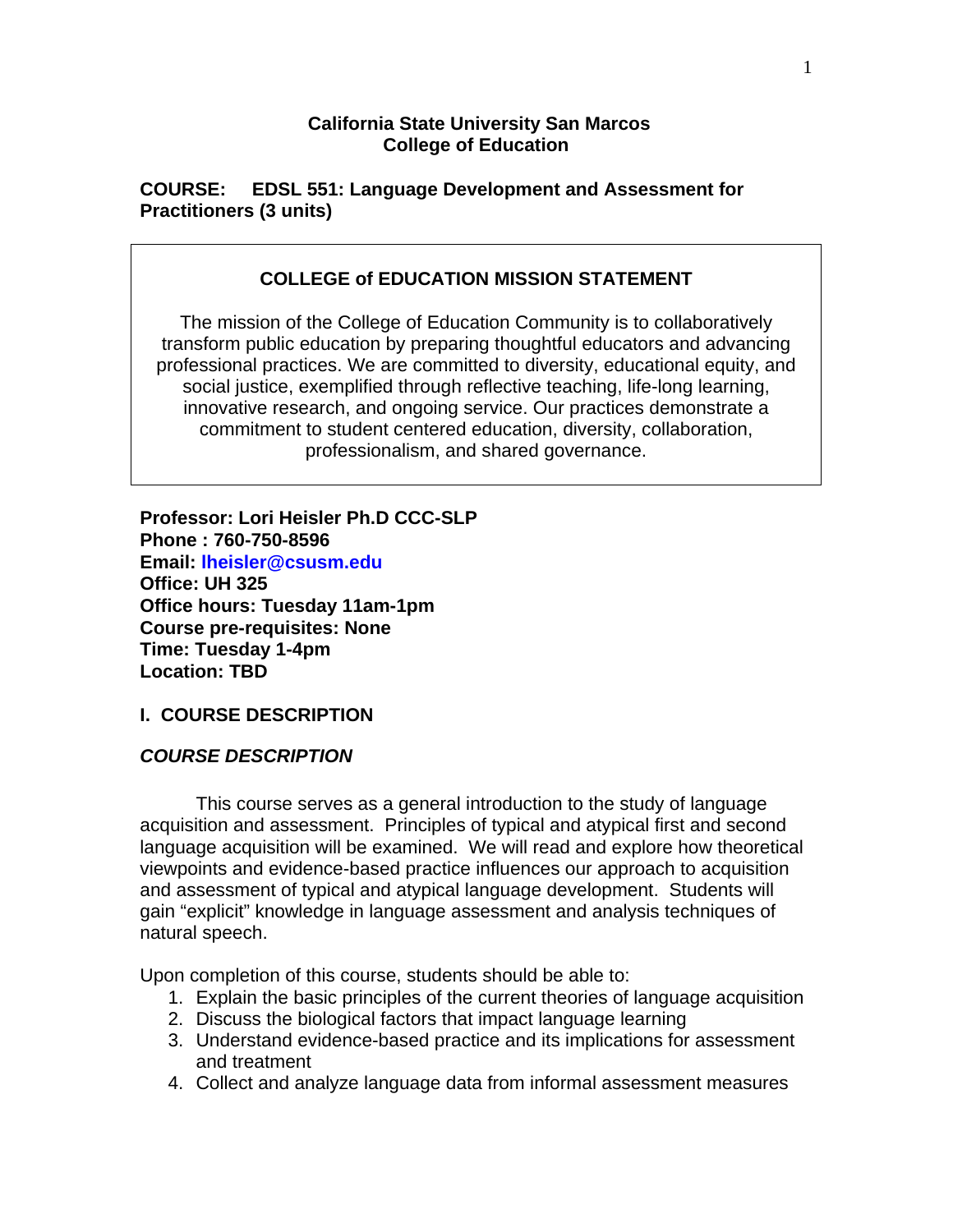- 5. Demonstrate understanding of the variation in acquisition patterns in bilingual individuals, and how to assess language knowledge and use in bilingual populations
- 6. Demonstrate understanding of disordered language processes, and how to assess for language disorders
- 7. This course is required for all students prior to enrolling in graduate level courses for the MA in Education with an Option in Communicative Sciences and Disorders.

### **III. REQUIRED TEXT:**

Berko Gleason, J. & Bernstein Ratner, N. (2009). **The Develepment of Language: Seventh Edition,** Bostson, MA, Pearson Education Inc.

|             |                       |                |                     | <b>PRESENTATIONS</b>  |
|-------------|-----------------------|----------------|---------------------|-----------------------|
| <b>Date</b> |                       | <b>BG/BR</b>   | <b>Readings for</b> | &                     |
|             | <b>Topic</b>          | <b>Chapter</b> | presentations       | <b>Assignment Due</b> |
| $25 -$      | <b>Review</b>         |                |                     |                       |
| Jan         | Syllabus/Introduction | Chapter 1      |                     |                       |
|             | Communication         |                | 1-Kuhl (2007)       |                       |
| $1 -$       | Development in        |                | 2-Werker and        |                       |
| Feb         | Infancy               | Chapter 2      | Tees (1984)         |                       |
|             |                       |                | 3-Saffran,          | $1 -$                 |
|             |                       |                | Aslin and           |                       |
|             |                       |                | Newport             |                       |
|             |                       |                | (1996)              | $2 -$                 |
|             |                       |                | 4-Fabiano and       |                       |
| $7-$        | Phonological          |                | Goldstein           |                       |
| Feb         | Development           | Chapter 3      | (2010)              |                       |
|             |                       |                | 5-Nazzi et al.      | $3-$                  |
|             |                       |                | (2003)              |                       |
| $15 -$      |                       |                | 6-Oetting et al.    | $4-$                  |
| Feb         | Semantic Development  | Chapter 4      | (1995)              |                       |
|             |                       |                | 7-Gerken            | $5-$                  |
|             |                       |                | (1996)              |                       |
| $22 -$      |                       |                | 8-Moyle et al.      | $6-$                  |
| Feb         | Morpho-Syntax         | Chapter 5      | (2007)              |                       |
|             |                       |                | 9-Hadley &          |                       |
|             |                       | Chapter 6      | Rice (1991)         |                       |
|             |                       |                | 10-Shumway          |                       |
|             |                       |                | and                 |                       |
| $1 -$       | Language in Social    |                | Whetherby           | $7 -$                 |
| Mar         | <b>Contexts</b>       |                | (2009)              | $8-$                  |

# **IV. TENTATIVE COURSE OUTLINE:**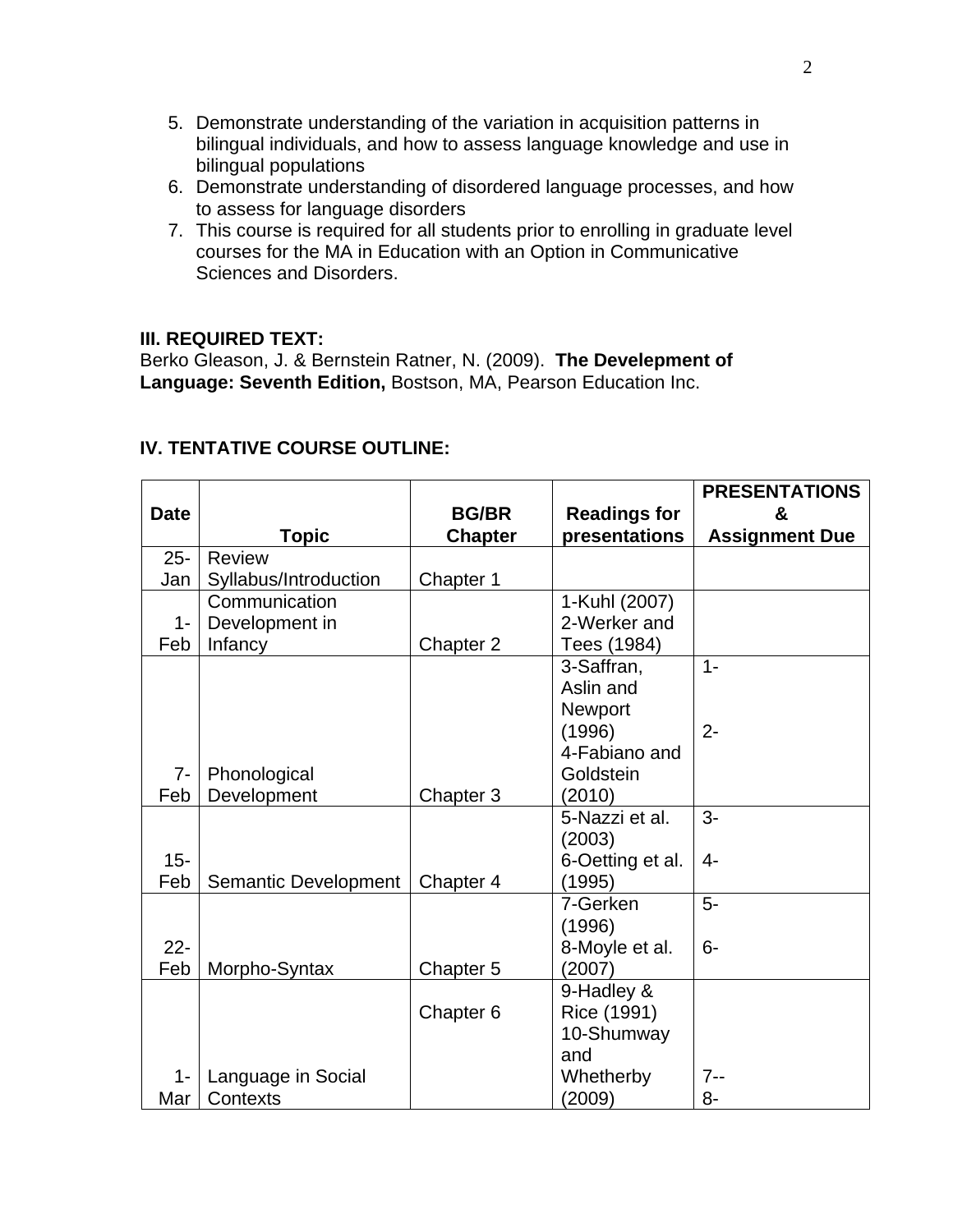| $8-$   |                               |            |                | $9-$           |
|--------|-------------------------------|------------|----------------|----------------|
| Mar    | <b>Review</b>                 |            |                | $10-$          |
| $15 -$ |                               |            |                |                |
| Mar    | <b>MIDTERM EXAM</b>           |            |                |                |
| $22 -$ |                               |            |                |                |
| Mar    | <b>Spring Break</b>           |            |                |                |
|        | Visit to CCLC this            |            |                |                |
|        | week on Friday, April         |            |                |                |
| 29-    | 1 <sup>st</sup> -no class on  |            |                |                |
| Mar    | <b>Tuesday</b>                |            |                |                |
|        |                               |            |                |                |
| 5-     | <b>Theoretical</b>            |            |                |                |
| Apr    | Approaches                    | Chapter 7  |                | Case Study Due |
|        |                               |            |                |                |
| $12 -$ |                               |            |                |                |
| Apr    | <b>Individual Differences</b> | Chapter 8  |                | Paper Due      |
|        |                               |            | 11-Leonard et  |                |
|        |                               |            | al (1999)      |                |
| $19 -$ |                               |            | 12-Paul et al  |                |
| Apr    | <b>Atypical Development</b>   | Chapter 9  | (2007)         |                |
|        |                               |            | 13-Peterson et |                |
|        |                               |            | al. (2009)     |                |
|        |                               |            | 14-Conti-      |                |
| $26 -$ |                               |            | Ramsden        | $11 -$         |
| Apr    | Language/Literacy             | Chapter 10 | (2008)         | $12 -$         |
| $3-$   | Developments in the           |            |                | $13 -$         |
| May    | <b>Adult Years</b>            | Chapter 11 |                | $14 -$         |
| $10 -$ |                               |            |                |                |
| May    | Wrap up                       |            |                |                |
| $17 -$ |                               |            |                |                |
| May    | <b>Final Exam Week</b>        |            |                |                |

# **V. Course Requirements**

### 1) **Professionalism**

a. Professionalism in this class is considered mandatory. While difficult to measure, your level of professionalism reflects your future abilities as a speech-language pathologist. For EDSL 671- 672, professionalism consists of, but is not limited to: arriving to class on time, coming prepared to participate, politely acknowledging the contributions of your colleagues, turning off cell phones before class begins..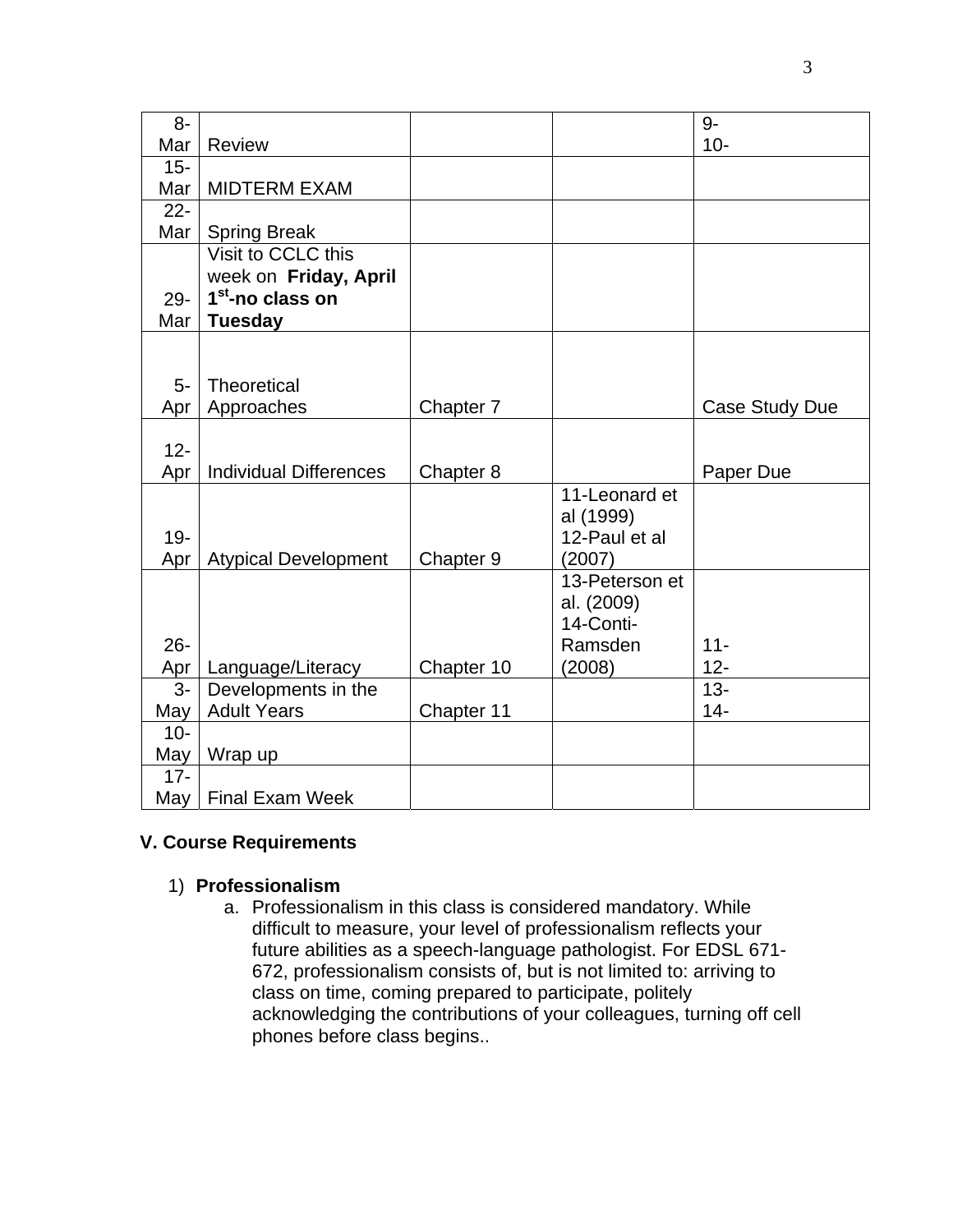#### 2) **Midterm Exam (50 points)**

a. The Midterm Examination is scheduled on March 15, 2011. This Exam will be a combination of multiple choice, true and false, matching and essay questions. Exam will cover all material from lectures and readings. A study guide will be provided prior to the exam.

### 3) **Final Exam (50 points)**

- a. The Final Examination will be scheduled during Exam week. This Exam will be a combination of multiple choice, true and false, matching and essay questions. Exam will cover ALL material from lectures and readings. A study guide will be provided prior to the exam.
- 4) **Class visit to childcare facility (April 1, 2011) and reflection paper. (50 points)** 
	- a. We will conduct a visit to the Center for Children and Families which is the on campus childcare facility. You will observe children at 5 developmental levels and record observations about phonological, semantic, morpho-syntactic, and pragmatic development. An observation sheet will be provided to help guide you through the process. After the visit, you will write a paper describing the language of the children you observed at each developmental level. Relate the observational data to the developmental norms discussed during class.

#### 5) **Language Sample (50 points)**

a. A language sample of a child will be provided to you. You must assess the language sample by completing specific analyses that we will learn and practice in class. You will analyze: phonological processes, number of different words, type token ratio, mean length of utterance, and stage of grammatical development. A sample of how to complete the assignment will be provided to you. You must hand in all work and a written summary of your results.

#### 6) **Presentations (50 points)**

a. Students will work in groups of two or three to present research articles that correspond to the class topics. Articles have been preselected by the instructor and are listed on the syllabus schedule. Articles can be retrieved through moodle. Groups will create an original professional presentation that provides a description and summary of the article. You must include, background information, the research question and why it is important, information about participants, methodology (what the researchers did to answer the question), and the findings. Be sure to include a short editorial about how information from the article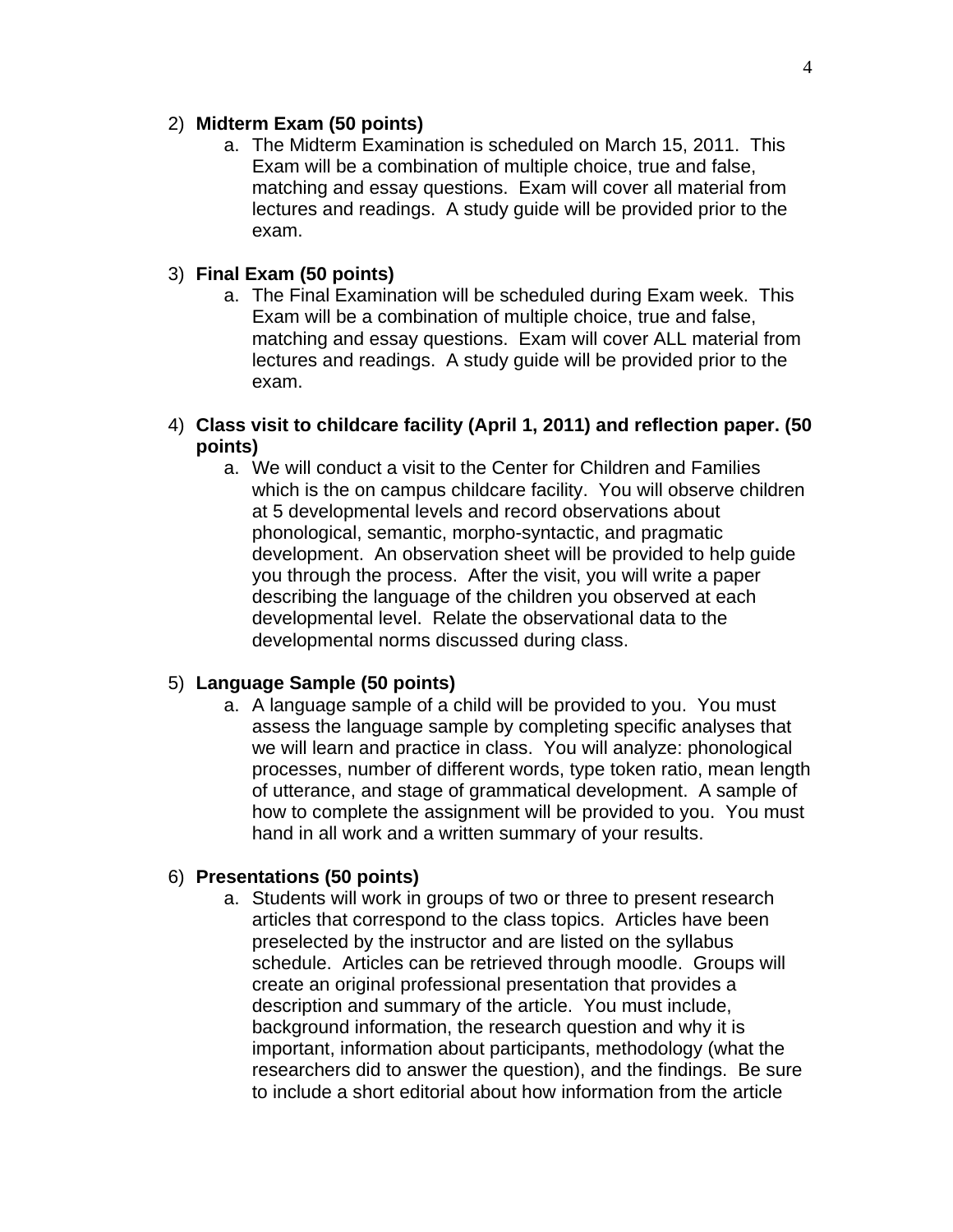relates to class content and would be useful in the practice of speech and language pathology. You must create a handout and upload it to the moodle discussion board two days prior to your presentation. Presentations should be 20 minutes total (15 minutes for presentation and 5 minutes for questions). A grading rubric will be provided in class.

### **7) In class assignments and quizzes (50 points)**

a. Group assignments, independent writing assignments, and quizzes will be given during class without prior notice. This will serve as a way for the instructor to monitor class attendance, preparation, and the students' understanding of the content. There will be no makeup assignments or quizzes. If you miss a class in which an assignment or quiz is given, you will receive a score of 0 unless you notify the instructor with a valid reason prior to class.

#### **VI. COURSE GRADING (percentage of total points):**

| 95 – 100 A      |      | $80 - 82$    | - B-           |
|-----------------|------|--------------|----------------|
| 90 – 94 A-      |      | $77 - 79$    | $C+$           |
| 87 - 89         | – B+ | $73 - 76$    | $\overline{C}$ |
| 83 – 86       B |      | $70 - 72$ C- |                |

**Submission Schedule:** Work submitted late, but within one week of the due date will be reduced by one letter grade. Work received over one week late receives no credit.

 uniformity of citation, etc.).  **Grading Emphasis:** Each written assignment will be graded approximately 80% on content (detail, logic, synthesis of information, depth of analysis, etc.), and 20% on mechanics (grammar, syntax, spelling, format,

#### **VII. PROFESSIONAL AND ADMINISTRATIVE REQUIREMENTS**

- 1. "Person-first" language (e.g., "Student with Specific Language Impairment" rather than "Language Impaired student;" "Johnny who presents with Down Syndrome" rather than "My Down Syndrome student") must be used throughout all written and oral assignments and discussions.
- 2. Word process all written documents. Keep an electronic copy of all of your work. You will want these for your records and for potential future use as professional portfolio entries.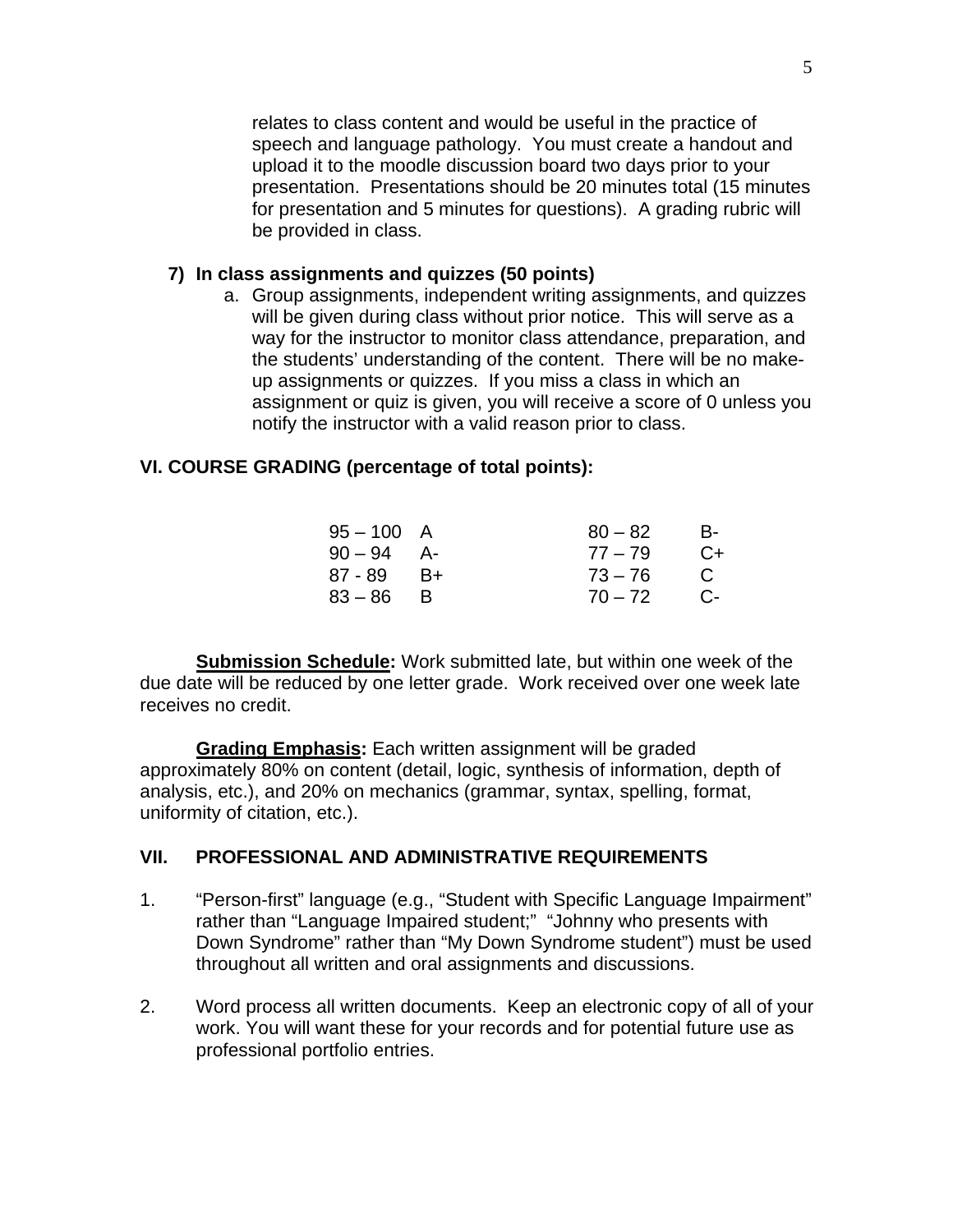- 3. Complete and hand in all assignments on the due dates for full credit. If you have extraordinary circumstances that impact completion of your assignments, please inform the instructor(s). Any time that you have questions or concerns, please contact the instructor(s) immediately.
- 4. Participate actively in class discussions and group activities and demonstrate positive interpersonal skills with classmates, the instructors, and guests.
- 5. Select a class "buddy" to ensure you receive handouts and information if you miss class. **Buddy: Telephone: e-mail: Fax:**

## **VIII. COLLEGE of EDUCATION ATTENDANCE POLICY**

Due to the dynamic and interactive nature of courses in this field, all students are expected to attend all classes and participate actively. At a minimum, students must attend more than 80% of class time, or s/he may not receive a passing grade for the course at the discretion of the instructor. Individual instructors may adopt more stringent attendance requirements. Should the student have extenuating circumstances, s/he should contact the instructor as soon as possible. *(Adopted by the CoE Governance Community, December, 1997).* 

#### **Attendance and Participation for this course:**

The course deals with complex material processed in a variety of ways. Structured interactions, group processes, oral presentations, guided discussion of readings, and development of assessment and treatment skills are the norm. **Students are expected to have read assigned materials by the date indicated in the syllabus, and should be prepared to discuss readings individually or in variously structured groups.** The degree of your engagement in these processes forms the basis for points assigned. Due to the fast paced and highly interactive nature of the course, regular attendance and full participation are expected: teaching and learning is difficult (if not impossible) if one is not present for and engaged in the process. Therefore, the above College Attendance Policy is amplified as follows: 1. Missing more than 2 class meetings will result in the reduction of one letter grade. 2. Arriving late or leaving early on more than two occasions will result in the reduction of one letter grade. 3. Illness and emergency circumstances will be considered/negotiated on a case-by-case basis. These measures should not be considered punitive, as students are expected to establish appropriate personal, academic and career-ladder priorities. Therefore these measures should be viewed as taking appropriate individual responsibility for one's own learning in a democratic, collaborative and reciprocal-learning environment.